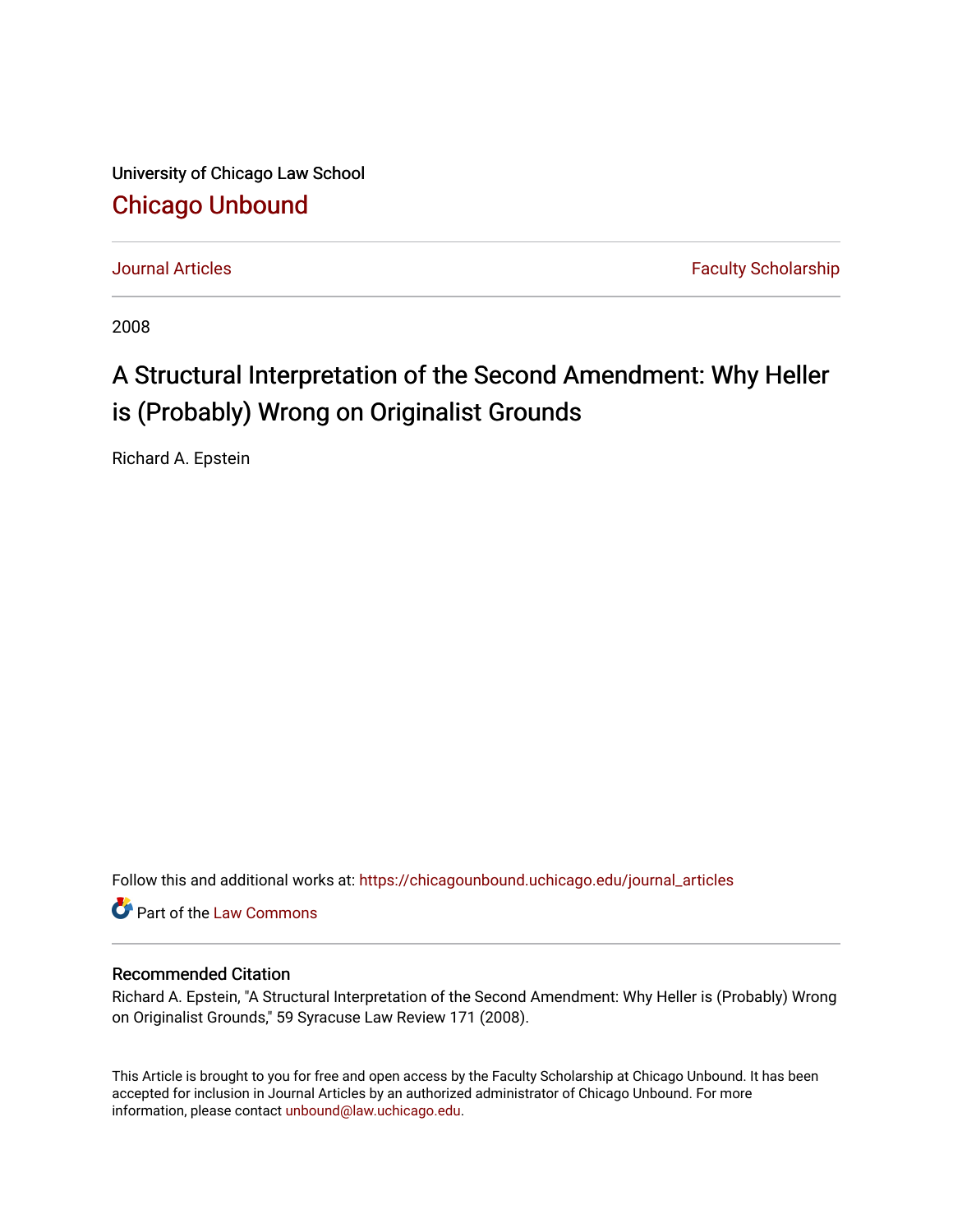# **A STRUCTURAL INTERPRETATION OF THE SECOND AMENDMENT: WHY** *HELLER* **IS (PROBABLY) WRONG ON ORIGINALIST GROUNDS**

### **Richard A. Epstein<sup>†</sup>**

#### **CONTENTS**

| I.  | THE SECOND AMENDMENT IN HISTORICAL CONTEXT  174 |  |
|-----|-------------------------------------------------|--|
| II. |                                                 |  |

#### INTRODUCTION

This short essay offers a few diffident remarks on the Supreme Court's recent decision in *District of Columbia v. Heller.' Heller* breathed new life into the Second Amendment, which had received a back-of-the-hand treatment in the Supreme Court decision *United States v. Miller. Miller* upheld the conviction of the defendant for transporting a sawed-off doublebarreled shotgun from Oklahoma to Arkansas.<sup>2</sup> Heller has obviously brought the issue of gun control to a constitutional boil. Its challenge was lodged by the perfect plaintiff, Dick Heller, who, as a member of the D.C. special police, had authorization to carry a gun while on duty.<sup>3</sup> He applied to the District of Columbia to keep one in his home for self-defense, but was denied under the stringent provisions of the District of Columbia Law.<sup>4</sup> His challenge did not have to establish that guns could be carried at any time in any place. Nor did it have to face the tricky question of whether the Second Amendment was binding on the states through the Fourteenth Amendment. What *Heller* did was to give rise to a nonstop interpretative battle between Justice Scalia, who struck the statute down, and Justice Stevens, who would have upheld it. $5$  The close historical and textual analysis by both Justices took place within the originalist tradition.

t James Parker Hall Distinguished Service Professor of Law, The University of Chicago; The Peter and Kirsten Bedford Senior Fellow, The Hoover Institution. A.B. 1964, Columbia College; B.A. 1966, Oxford University; LL.B. 1968, Yale University; LL.D. **2003,** University of Ghent.

<sup>1. 128</sup> **S.** Ct. 2783 (2008).

<sup>2. 307</sup> U.S. 174, 175, 183 (1939).

*<sup>3.</sup> Heller,* 128 **S.** Ct. at 2788.

*<sup>4.</sup> Id. See also* D.C. **CODE §§ 7-2501.01(12),** 7-2502.01(a), 7-2502.02(a)(4) (2001).

*<sup>5.</sup> See Heller,* 128 **S.** Ct. at 2821-22; *see also id.* at 2824 (Stevens, J., dissenting).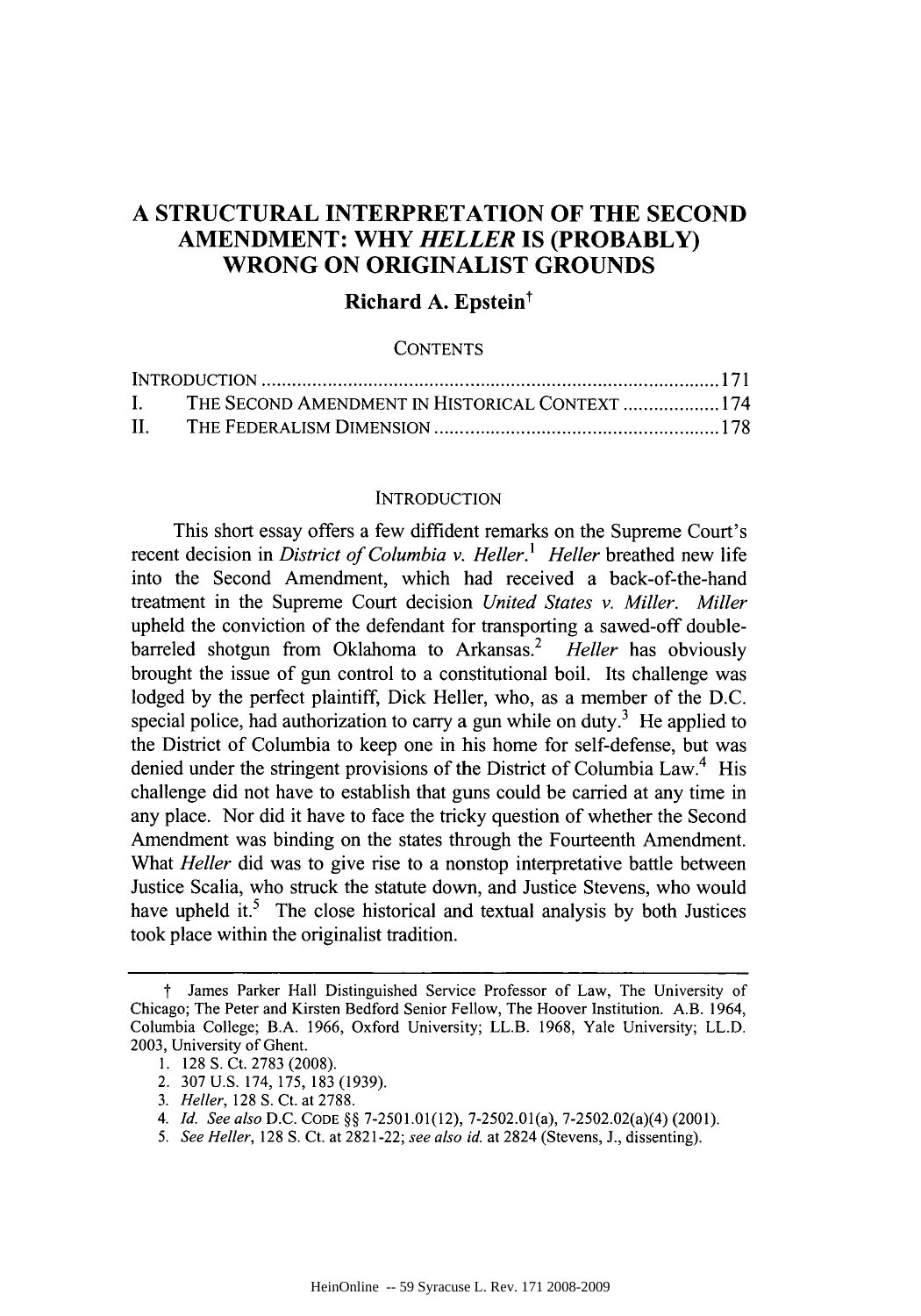#### **Syracuse Law Review**

And that's where the trouble begins. It is a commonplace observation that attitudes toward the interpretation of particular legal texts depend on basic beliefs about the interpretation of language more generally. Let it be believed that ordinary discourse is chockfull of latent ambiguities and confusions, and it is easy to conclude that legal texts will fall prey to those common infirmities, which leaves courts a larger role in divining—or is it creating-their meaning. But let one take the opposite position, as I do, that stresses the powerful regularities and incredible efficiency of ordinary language. On this world view, the possibilities for accurate legal interpretation instantly become much brighter.

This view therefore makes responsible originalism more credible, yet ironically, it can also make originalism more difficult to execute. In the best of circumstances, the reliability and efficiency of ordinary language is dependent on a large set of tacit assumptions that make every word count in order to foster the efficient exchange of information. But the ability to execute this program is no better than the constitutional text with which the Justices have to work. The ideal interpretation of a flawed provision inherits its flaw. And few texts seem as flawed as the Second Amendment, which reads, "A well regulated Militia, being necessary to the security of a free State, the right of the people to keep and bear Arms, shall not be infringed." $6$ 

As the *Chicago Tribune* stated in its editorial on *Heller,* the draftsman of this Amendment was in sore need of an editor.<sup>7</sup> One can stare at the short provision a thousand times, and two questions remain elusive. First, how does its introductory clause relate to its principal provision? Second, given the regrettable use of the passive voice, just who is it that is bound by the Amendment? Grammatically, these provisions could be read in one of two disjointed ways. The first clause could be stated as some kind of normative verity which explains why the second clause is put into place. At this point, the introductory clause will impose no independent substantive restraint on the reach of the second clause. The second clause could be read to bind the federal government, the state governments, or both. A few crisp words could resolve both of these ambiguities. But in the face of textual silence, how should these two ambiguities be resolved?

Let us start with the introductory clause. Does its choice of words make any difference? Thus, suppose it said, "A healthy wildlife population, being necessary to the security of homes and farms, the right of

<sup>6.</sup> U.S. **CONST.** amend. **II**

<sup>7.</sup> Editorial, *Repeal the Second Amendment,* **CHI.** TRIB., Jun. 27, 2008, at C-22.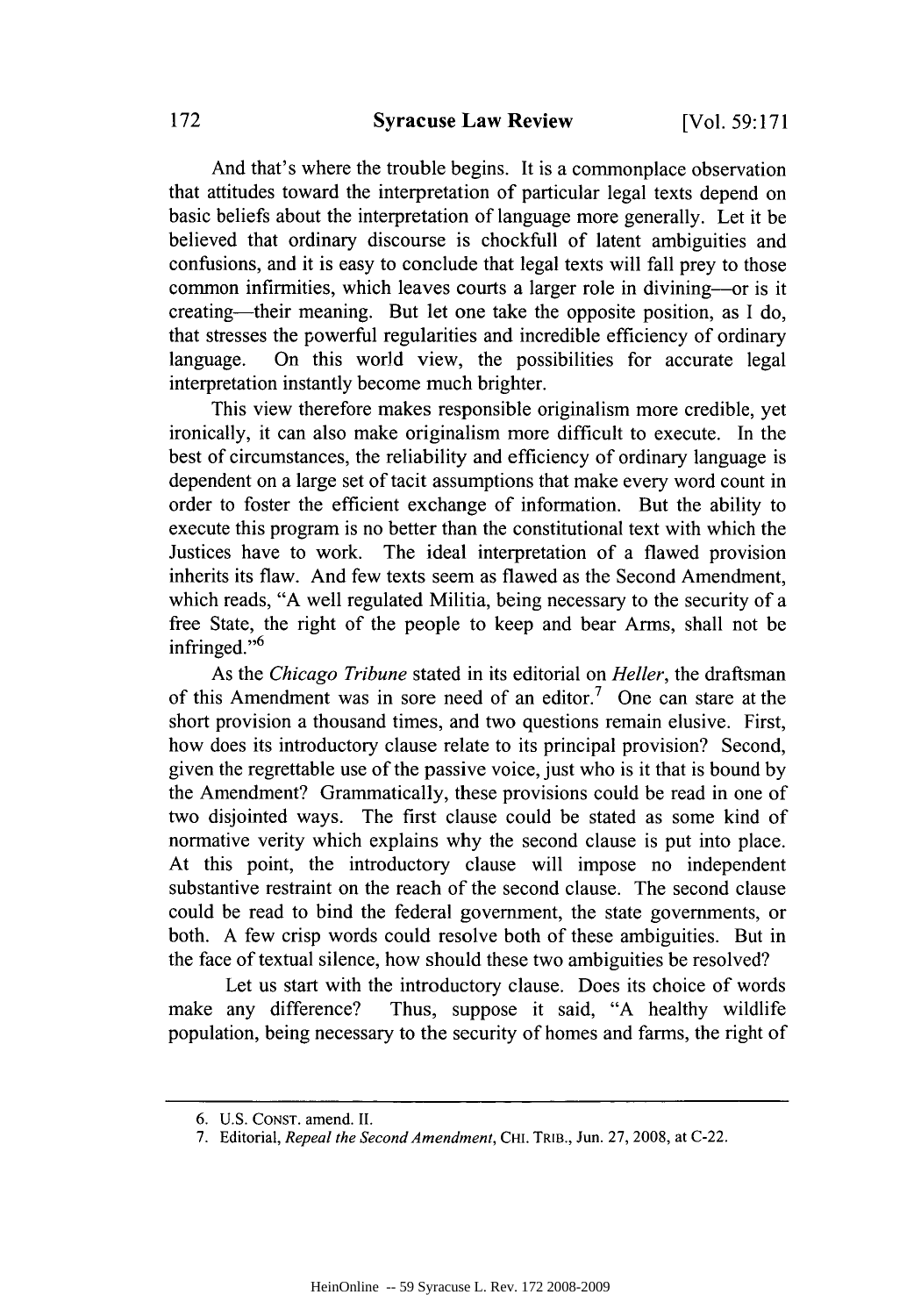the people to keep and bear Arms shall not be infringed.<sup> $3$ </sup> The evident disjunction is that the two clauses have no relationship between them. But the Second Amendment coheres in part because there does seem to be a logical connection between the end stated in the first clause and the means chosen in the second. The decision of Justice Scalia to treat the phrase as entirely prefatory rests upon his appeal to general canons of statutory construction, which do not hone in on this particular case.<sup>9</sup> This critical move leaves us with two obvious questions. Why put it in at all? And once you take it out, is the fraction of the Second Amendment subject to the usual rule of interpretation which asks about the scope of the amendment on the one hand, or on the other hand, the possible state limitations on its extension? It is something of a tour-de-force to excise half of the explicit text of the Second Amendment, only to invite the introduction of an elaborate set of implied restrictions on the right to keep and bear arms.<sup>10</sup> All other things being equal, the alternative approach that gives weight to the prefatory clause and removes the stress on the implied conditions surely makes more sense.

The approach to our second question dovetails neatly with the first. The omitted subject from the passive voice leaves open the question of whether (and when) the Second Amendment binds the states. The English history on this question is always suggestive, but never decisive. England was a unitary system of governance without any federalism complications. As such it was always an imperfect precursor to the interpretation of the United States materials. $\frac{11}{11}$  It may well be true that the Militia Clause was

173

<sup>8. &</sup>quot;The Second Amendment would be nonsensical if it read, 'A well regulated Militia, being necessary to the security of a free State, the right of the people to petition for redress of grievances shall not be infringed."' *Heller,* 128 **S.** Ct. at 2789. Justice Scalia also makes the same point about these internal connections when he writes, "[t]he right 'to carry arms in the militia for the purpose of killing game' is worthy of the mad hatter. Thus, these purposive qualifying phrases positively establish that 'to bear arms' is not limited to military use." *Id.* at 2796.

<sup>9.</sup> The Court further stated that

apart from that clarifying function, a prefatory clause does not limit or expand the scope of the operative clause **....** Therefore, while we will begin our textual analysis with the operative clause, we will return to the prefatory clause to ensure that our reading of the operative clause is consistent with the announced purpose. *Id.* at 2789-90.

*<sup>10.</sup> See infra* at 18.

<sup>11.</sup> Thus it is probably useful to discount the weight of the following sentence: "In a 1780 debate in the House of Lords, for example, Lord Richmond described an order to disarm private citizens (not militia members) as 'a violation of the constitutional right of Protestant subjects to keep and bear arms for their own defense."' *Heller,* 128 **S.** Ct. at 2797 (citing 49 LONDON MAG. OR GENTLEMAN'S MONTHLY **INTELLIGENCER** 467, 467 (1780), *available at* http://babel.hathitrust.org/cgi/pt?id=39015021304061).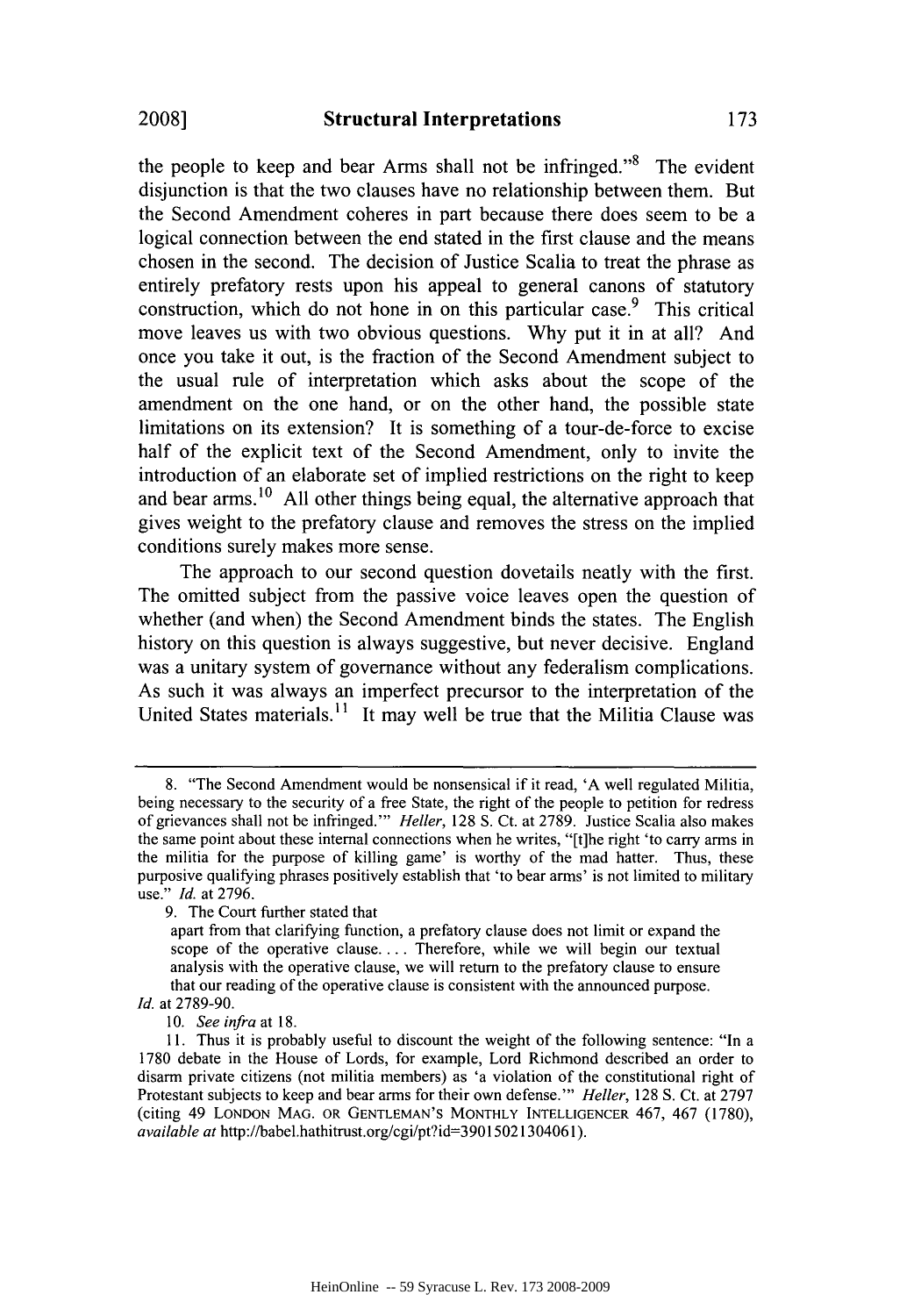sparked in part by the uneasiness felt in the United States by the decision to maintain a standing national army. But it is difficult to translate the English experience into the American federalist system where the state militias serve two overlapping functions: the protection of individual rights, and the maintenance of the correct balance between the state and federal government. In fact, I believe that the only way in which to get to the bottom of this controversy is to understand the federalism issues that are implicit in the Second Amendment, which in turn requires an examination of the larger structure for the regulation of the Militia in both Article I and Article II of the Constitution. Those issues received little or no attention in Justice Scalia's opinion and only somewhat greater weight in Justice Stevens' dissent. It is therefore necessary to read the Second Amendment in light of the Militia Clauses in the body of the Constitution, about which few people today either know or care. But some attention to those provisions seems appropriate as an effort to link the Bill of Rights to key provisions in the Constitution as ratified before the adoption of the Bill of Rights.

Accordingly, Part I of this article examines the Militia Clauses in the context of the original design of the Constitution, which was far more worried about the instability of union, the risks of invasion, and the disruption by internal violence than we are concerned with today. The second portion of the paper then explains how a proper understanding of the dual objectives of the militia answers the two questions posed above: what is the status of the prefatory clause, and who is bound by it?

#### I. THE SECOND AMENDMENT IN HISTORICAL CONTEXT

In dealing with the Second Amendment, it is critical to understand that the stability of the United States was by no means a sure thing in 1787, and that devices to keep the Union together were uppermost on the minds of the Framers. We should never forget, for example, that the first ten Federalist Papers, including The Federalist Number **10,** were all devoted to the subject of union.<sup>12</sup> In that context, the regulation of the militia was a big deal. For the new nation in 1787, prospects did not look all that cheery. The nation was comprised of thirteen former colonies and a range of territories, but there were the British to the North, the French to the West in the Louisiana territory, and the Spanish in Florida to the South. Hostile Indian tribes were also located in these adjacent territories, and within the borders of the United States itself.

<sup>12.</sup> *See generally* THE FEDERALIST Nos. **1,** 6-9 (Alexander Hamilton), Nos. 2-5 (John Jay), No. 10 (James Madison).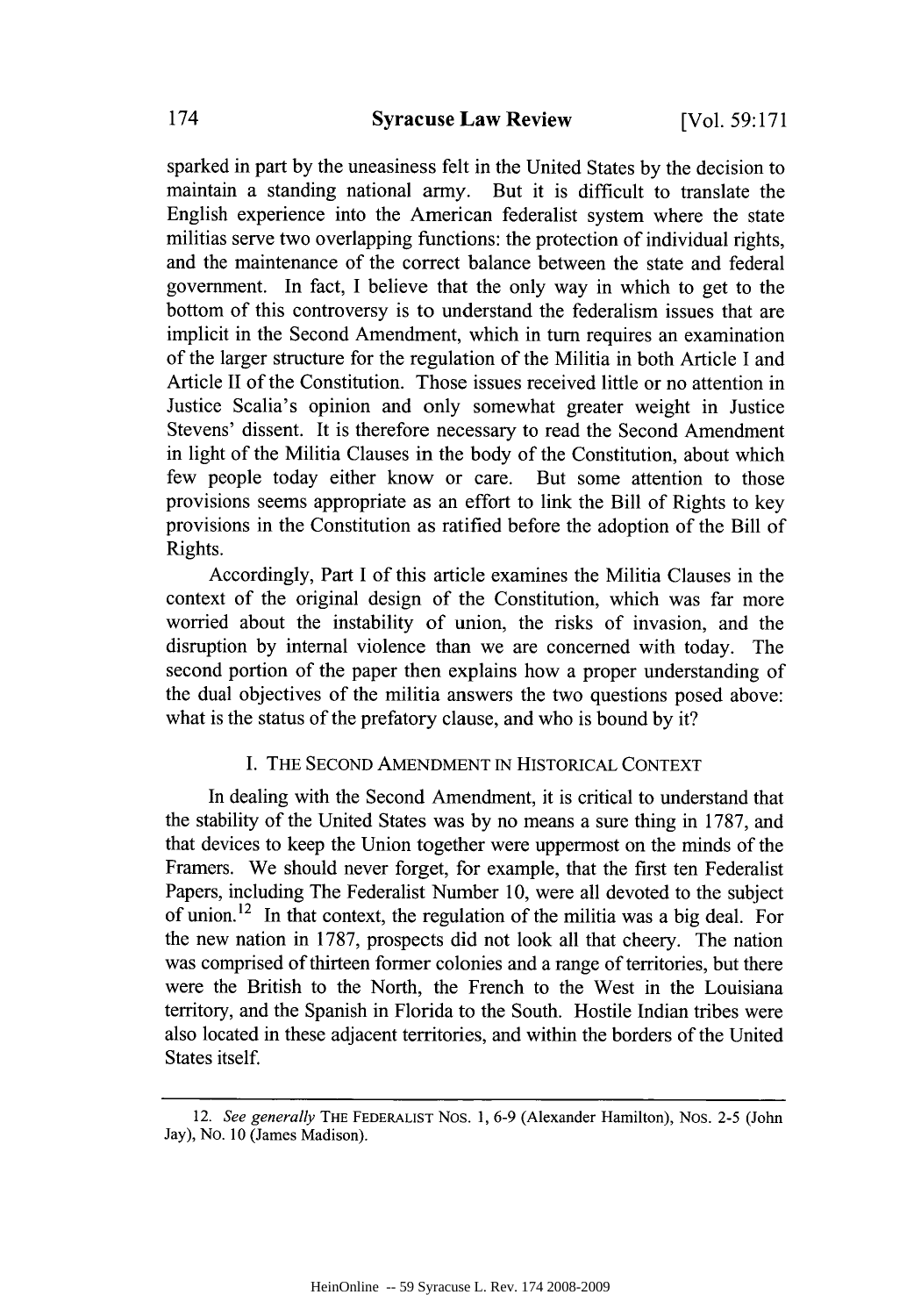The uneasiness towards our national prospect was evident in many places. Thus Article I, Section 10, Clause 3 states that, "No State shall, without the Consent of Congress, ... engage in War, unless actually invaded, or in such imminent Danger as will not admit of delay."<sup>13</sup> The first inference that has to be drawn from this extraordinary provision is that the Constitution did not take away from the states the power to wage their own wars. The Congressional check applied in those cases where there was no immediate invasion or threat thereof, but the subtext is that if Congress does give the go-ahead, then a state is indeed free to engage in war, under processes established under its own constitution, which operate without limitation from the federal government. In addition, that consent is not necessary under conditions of necessity, as spelled out in the last clause.<sup>14</sup> There is little reason to think that this provision was meant to be justiciable, if only because *Marbury v. Madison* with all its ambiguities still lay in the future.<sup>15</sup> But even if this section left no role for the courts, its adoption was surely meant to establish a framework in which the Congress and the states acted. And if a state may be in a position that it has to wage a defensive war on its own initiative, its ability to have at its disposal a well-regulated militia seems to be beyond dispute.

A similar mood of anxiety is found in the Guaranty Clause, which reads: "The United States shall guarantee to every State in the Union a Republican Form of Government, and shall protect each of them against Invasion; and on Application of the Legislature, or of the Executive (when the Legislature cannot be convened) against domestic Violence."<sup>16</sup> Modem litigation over the Clause centers on its application to such matters as referenda<sup>17</sup> and reapportionment.<sup>18</sup> But the earliest, and unsatisfactory, exploration of the Clause arose out of Dorr's 1842 rebellion in Rhode Island, which actually resulted in the short-term displacement of the established government, which traced its own origins to a charter settlement within the state that dates from  $1663<sup>19</sup>$  The use of the term "United States" and the proposed interactions between the federal and state governments speak more to the crisis of the moment, and less to sorting out any difficulties that might arise with respect to, for example, property destruction that might have taken place during the period. Once again, it is

<sup>13.</sup> U.S. CONST. art. I, **§ 10,** cl. 3.

<sup>14.</sup> *See id.*

<sup>15.</sup> See generally 5 U.S. (1 Cranch) 137 (1803).

<sup>16.</sup> U.S. CONST. art. IV, **§** 4.

<sup>17.</sup> *See* Pacific Steel Tel. & Tel. Co. v. Oregon, 223 U.S. 118 (1912).

<sup>18.</sup> *See generally, e.g.,* Baker v. Carr, 369 U.S. 186 (1962).

<sup>19.</sup> *See generally* Luther v. Borden, 48 U.S. (7 How.) 1 (1849).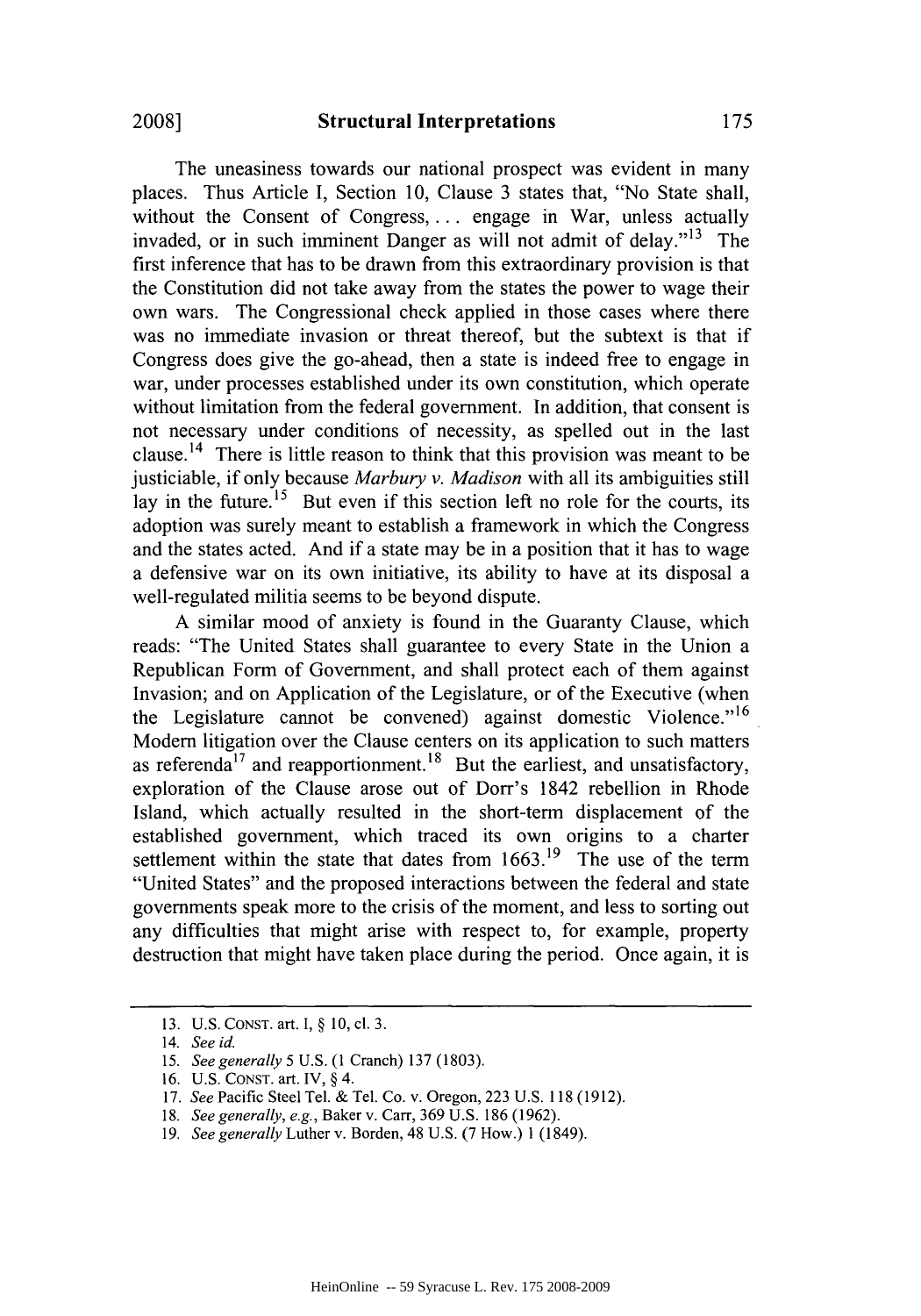not hard to connect the dots. The fears of invasion and domestic violence are evident from the face of the Clause. That Clause makes it equally clear that states have the first line of responsibility of dealing with domestic violence.

It is equally clear that when the United States exercised its powers to prevent the invasion, it could depend on the state militias to help with the job. That conclusion is inescapable from the structure of the Militia Clauses that are contained in Articles I & II of the Constitution, which are remarkable because of the detailed set of interlocking arrangements that they delineate for the proper regulation of the militia. Once again it is useful to set these out. Thus Article I, Section 8 provides that:

The Congress shall have Power... To provide for the calling forth the Militia to execute the Laws of the Union, suppress Insurrections and repel Invasions; To provide for organizing, arming, and disciplining, the Militia, and for governing such Part of them as may be employed in the Service of the United States, reserving to the States respectively, the Appointment of the Officers, and the Authority of training the Militia according to the discipline prescribed by Congress.<sup>20</sup>

The last piece of the puzzle is found in Article II, Section 2, Clause 1: "The President shall be Commander in Chief of the Army and Navy of the United States, and of the Militia of the several States, when called into the actual Service of the United States ...."<sup>21</sup>

These provisions are perhaps the most detailed of any that are found in the Constitution, and they reflect the common sentiment of the time that a federal government with limited powers could be dependent on the militia for the execution of its duties.<sup>22</sup> The provision also reflects two dominant constitutional tropes. The first is that it creates a system of checks and balances at the federal level, such that the President does not have the untrammeled power to call the militia into federal service, but is in charge of their operation only when they are "called into the active service of the United States," where the use of the passive voice is no accident. $2<sup>3</sup>$  How they are called into active service, moreover, is not the business of the President to determine, for Article I clearly allocates that task to Congress. Congress in turn is subject to no evident limitation on the mechanism that it uses to call up the militia. Indeed it could act as a committee of the whole

<sup>20.</sup> U.S. CONST. art. I, **§** 8, cl. 1, 15-16.

<sup>21.</sup> U.S. CONST. art. II. **§** 2, cl. 1.

<sup>22.</sup> For my analysis of how this ties in with the role of the President as Commander in Chief, *see* Richard A. Epstein, *Executive Power, the Commander in Chief and the Militia Clause,* 34 HOFSTRA L. REv. 317, 321-24 (2005).

<sup>23.</sup> U.S. CONST. art. II., **§** 2, cl. 1.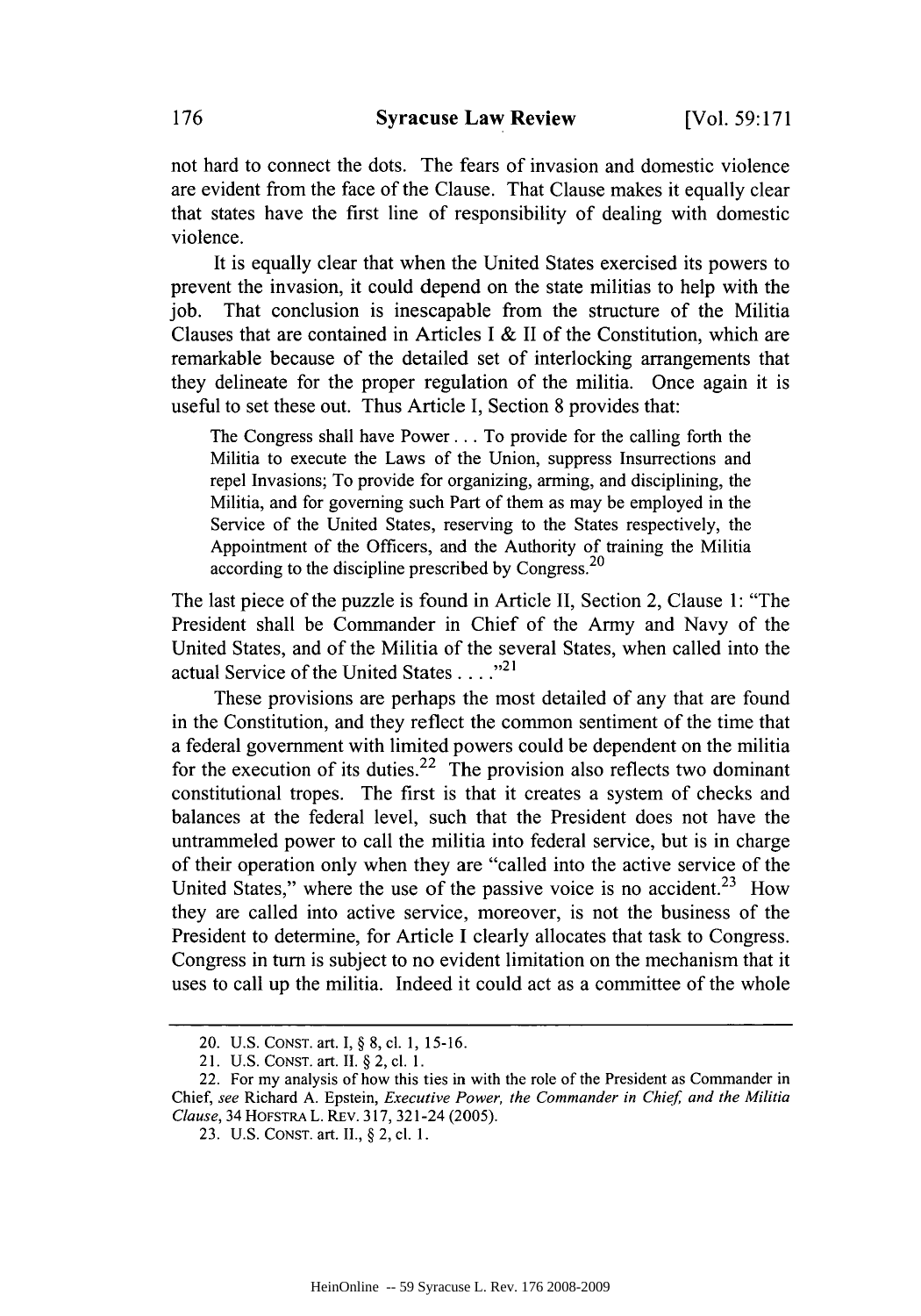to decide that question or, subject to guidelines, rely on the President to do so. But even here, in the interests of federalism, its powers are limited, so that there are only three purposes for which it may be called up, all of which relate to the "domestic Tranquility," words from the Preamble which take on new meaning in this constitutional context: executing the laws of the Union, suppressing insurrections, and domestic violence.<sup>24</sup>

The issue of regulation comes up also in the next provision, which contains a reasonably precise roadmap for the division of authority between the states and the federal government. The latter sets the "discipline" and the former controls the officers and the actual training. In establishing this conscious form of cooperative federalism, which has no parallel in any other provision of Article I, Section 8 has two obvious purposes. The uniform discipline means that the President can count on a coherent force when and if the militia is called into active service. But the separate training is an effective check on the power of the central government. Justice Stevens begins his dissent in *Heller* with this claim: "[The Second Amendment] was a response to concerns raised during the ratification of the Constitution that the power of Congress to disarm the state militias and create a national standing army posed an intolerable threat to the sovereignty of the several States." $2^5$  He is correct to note the implicit federalism concerns, but wrong in this context to overlook the extent to which the Congress and the President could rely on the state militias to discharge their own task. The relationship was ticklish precisely because it had both positive and negative aspects.

Set against this background, the phrase "well regulated Militia" starts to take on a significance that is not so easily dismissed. The case no longer looks like the wildlife example, even though the two have grammatically similar properties. The structural reason for the difference is that the "well regulated Militia" has a close relationship to detailed constitutional structures, which cannot be found in the wildlife, or indeed any other, example. At this point we have some reason to prefer the interpretation that links the protection of the right to keep and bear arms to the task at hand. The more probable implication is that the federal government faces no restrictions on gun regulation when its regulations are unrelated to the formation or operation of the militia.

Unfortunately, that observation does not quite settle the question of whether any form of federal regulation is suspect only if it attacks that connection. Indeed, one possible rendition is that all forms of regulation

**2008]**

<sup>24.</sup> **U.S.** CONST. pmbl.

<sup>25.</sup> *Heller,* 128 S. Ct. at 2822 (Stevens, J., dissenting).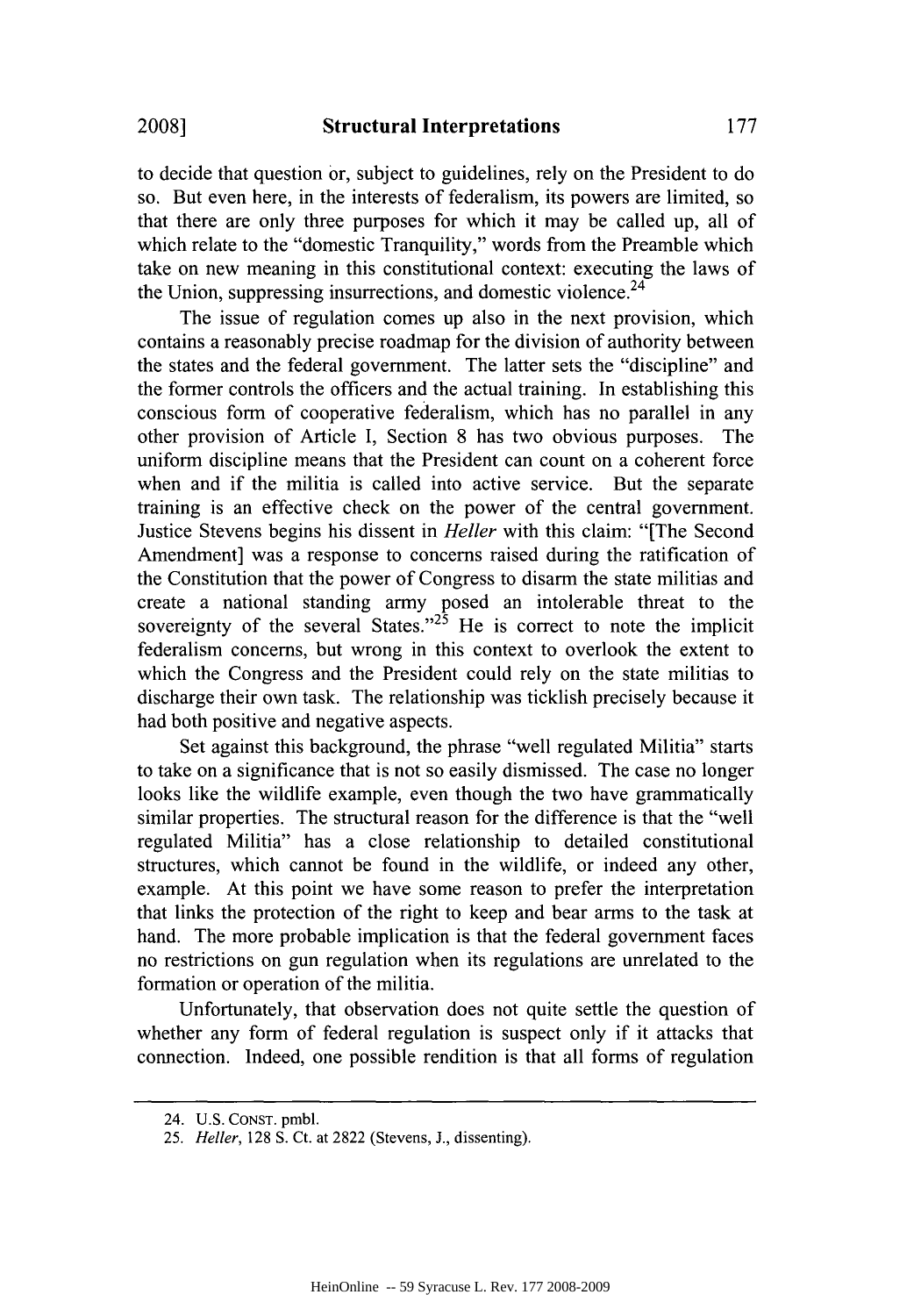could well impede the formation of the militia, which is one reason why the Second Amendment covers "the people," which extends to everyone, including women, whether or not they are or ever will be members of the militia.<sup>26</sup> The argument is that the militia is so important that the federal government is now under a duty to steer a wide berth from any actions that would involve its regulation. That connection should be simply presumed.

#### II. THE FEDERALISM DIMENSION

This thumbnail history helps place the Second Amendment in context by tying it to the provisions found in the 1787 Constitution. Under this structural test, the special status of the District of Columbia cuts strongly against, not for, the application of the Second Amendment. The point here is that the militias are exclusively state operations, and the District of Columbia is not a state. At this point, there is no second tier of government whose operations have to be kept free of all forms of federal interference, because there is no federal militia whose independence needs to be preserved. If so, then the structural argument does not apply at all to this context so that the federal government can regulate to its heart's content, so long as the regulation deals only with the ownership or possession of guns in the District of Columbia. Disarming the states is not a risk in this context. Accordingly, the only kind of federal legislation that would be proscribed was not in issue in this case, which would be efforts to prevent citizens of the several states from bearing guns in their home territories if they also reside in the District of Columbia. But the extraterritorial reach would make this regulation suspect on the other grounds.

The ironies go deeper because they bear well on the next question on the gun rights agenda. Does the Second Amendment guarantee apply to restrictions against the states? Without the preamble, the Amendment looks like a general form of protection whose major weakness is that it is written in the passive voice, so that it is just unclear from the face of the text by whom the infringement cannot take place. Filling in the gaps is tricky business. The First Amendment, for example, begins with the words "Congress shall make no law  $\ldots$ .<sup>27</sup> The clear implication is that, standing alone, this clause is meant to apply to the federal government and only the federal government. That argument has profound implications with respect to the Establishment Clause, because it suggests that the Congress shall stand aside, leaving it for the states to establish whatever religion they choose, as a function of their autonomy within a federal

<sup>26.</sup> **See** U.S. CONST. amend **II.**

<sup>27.</sup> U.S. CONST. amend. I.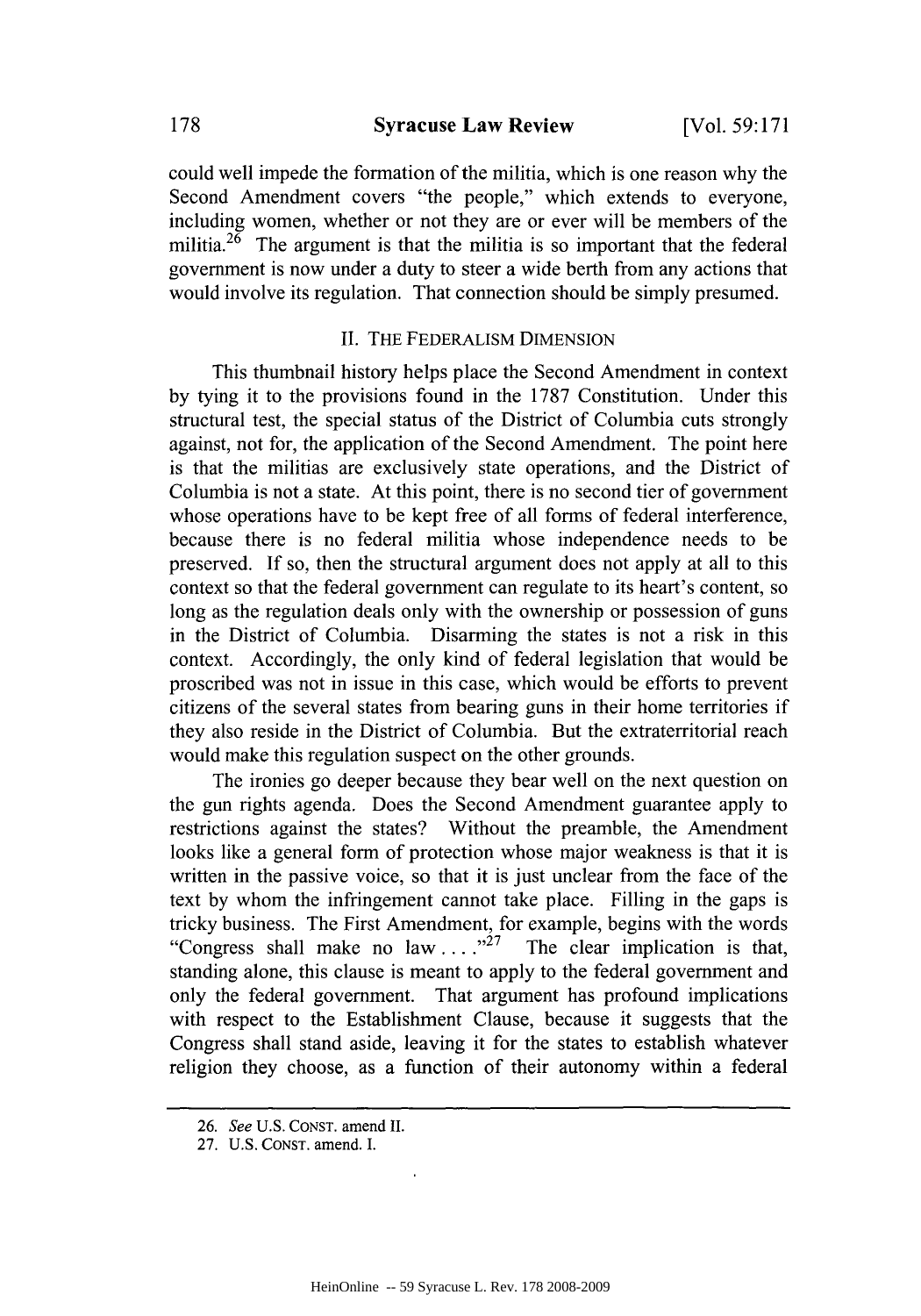union. There is therefore no obvious reason to read Congress out of this part of the clause, which suggests that the entire First Amendment is binding only on the federal government.

It is, however, far trickier to apply that logic to the Second Amendment, which does not mention who is bound by this prohibition. The same situation applies to the Takings Clause of the Fifth Amendment—"nor shall private property be taken for public use, without just compensation"-where it was held in *Barron v. Baltimore* that the Clause only applied to the federal government.<sup>28</sup> That conclusion arose only through construction, but its construction was heavily influenced by the historical pressures at the formation of the union. Chief Justice Marshall noted the powerful opposition to the creation of the federal government by those who saw in it an excessive encroachment upon the states.<sup>29</sup> The only explicit limitations on state governments are found in the provision of Article I, Section 10, and he was reluctant to read any further restrictions on the states, which could protect private property within their own boundaries from various depredations by their government under their own institutions, which indeed had been done on more than one occasion.<sup>30</sup> There is no reason why that same attitude should not apply to the Second Amendment. Indeed, there is good reason to think that the case is still stronger than this, given the detailed constitutional regulation of the cooperative venture between the federal and the state government. So before the advent of the Fourteenth Amendment, it is highly unlikely that the Second Amendment could have changed matters at all.

So the next question is whether some form of incorporation should bind through the Fourteenth Amendment. That question shall never receive a sound answer because of the Supreme Court's misguided decision in the *Slaughter-House Cases,* which read the Privileges or Immunities Clause of the Fourteenth Amendment out of the Constitution, by assuming that the privileges and immunities in question were only those rights-e.g., the right to petition the federal government—that individuals held in their capacity solely as citizens of the United States. 31 The Privileges or

<sup>28. 32</sup> U.S. (7 Pet.) 243, 250-51 (1833); *see also* U.S. CONST. amend. V.

<sup>29.</sup> *Barron,* 32 U.S. (7 Pet.) at 248.

<sup>30.</sup> See, for example, *Gardner v. Vill. of Newburgh,* in which Chancellor Kent went so far as to imply a takings clause into the state constitution in order to control the improper diversion of water. 2 Johns. Ch. 162, 167 (N.Y. Ch. 1816).

<sup>31.</sup> *See* 83 U.S. (16 Wall.) 36, 55 (1872). For my critique of that case, see generally Richard A. Epstein, *Of Citizens and Persons: Reconstructing the Privileges or Immunities Clause of the Fourteenth Amendment,* 1 N.Y.U. J. L. & LIBERTY 334 (2005); Richard A. Epstein, *Further Thoughts on the Privileges or Immunities Clause of the Fourteenth Amendment,* 1 N.Y.U. J. L. & LIBERTY 1096 (2005).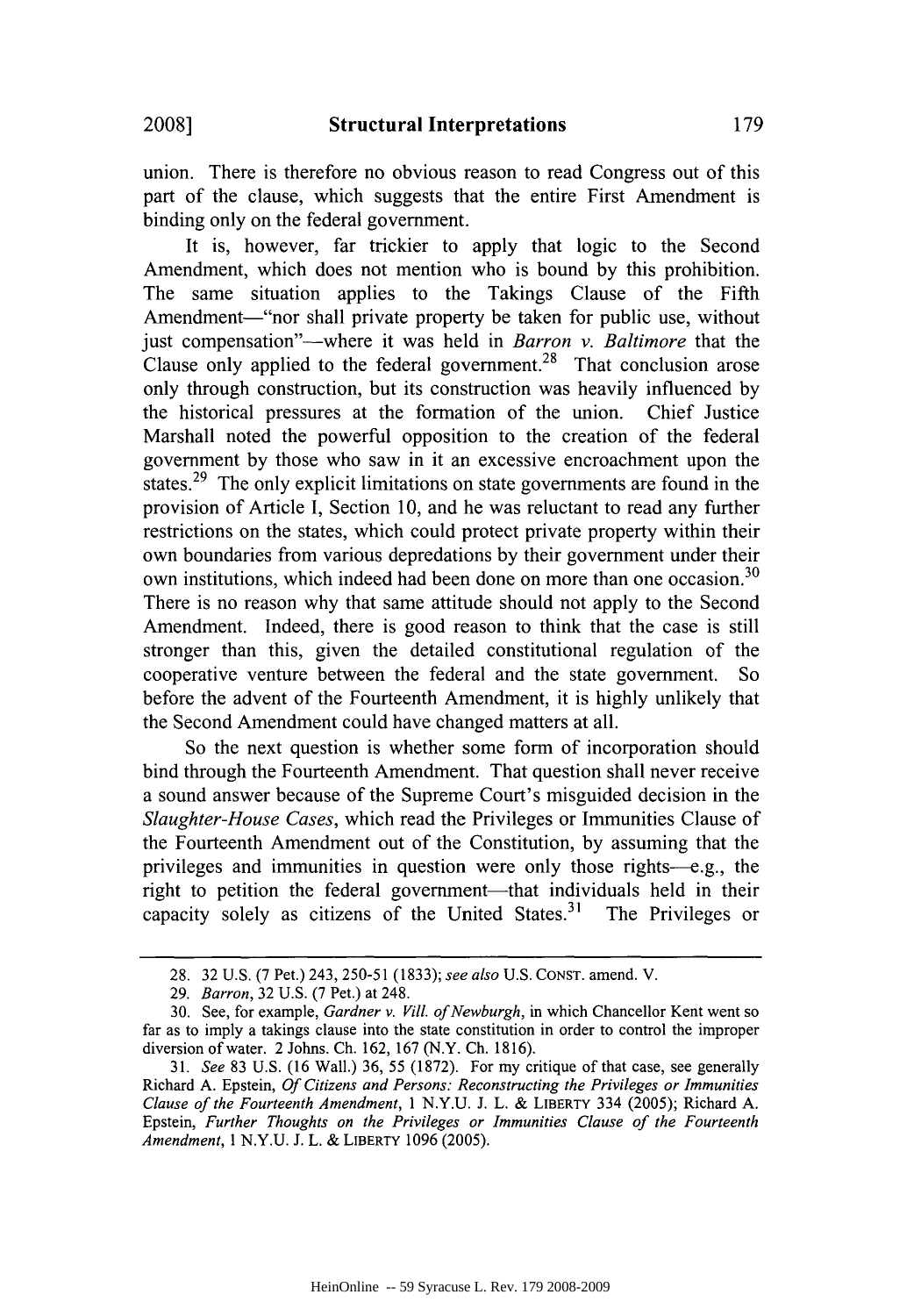Immunities Clause did make reference to a tolerably clear body of rights that were enumerated in earlier sources, most notably the decision of Bushrod Washington in *Corfield v. Coryell,* which does not include the right to keep and bear arms-a point which, like everything else in this debate, is suggestive and not conclusive.<sup>32</sup> But with that avenue closed, all the attention switched to the Due Process Clause, which raises all sorts of difficulties of its own. The initial decision in *Chicago, Burlington & Quincy R.R. v. City of Chicago,* written by the first Justice Harlan, did not put the question in terms of incorporation.<sup>33</sup> Rather, the case simply explicated the meaning of the Due Process Clause of the Fourteenth Amendment and concluded that any system of rate regulation that shortchanged the property owner was without due process of law because it was without just compensation.<sup>34</sup> When the provision was further generalized, the broader conception of liberty was directed toward economic liberty, as in *Allgeyer v. Louisiana,* where the definition chosen makes no reference to guns at all.<sup>35</sup> The standard principles of incorporation could be invoked, but they do not have much traction.

The resolution of the incorporation question therefore has to proceed by other means, and on this issue, the structural considerations referred to above seem to strongly argue against application of the Second Amendment against the states. As noted, the Militia Clause has to be read against a background presumption that the Constitution imposes serious limitations on the power of the federal government to limit the power of the state to organize and control its Militia. That point leads to an uncertain conclusion as to whether that purpose either limits the Clause to dealing

34. The Court wrote that

*Id.* at 241 (emphasis in original).

35. As stated in *Allgeyer,*

<sup>32.</sup> *See* 6 F. Cas. 546, 551-52 (C.C.E.D. Pa. 1823) (No. 3230).

<sup>33.</sup> *See generally* 166 U.S. 226 (1897).

a judgment of a state court, even if it be authorized by statute, whereby private property is taken for the State or under its direction for public use, without compensation made or secured to the owner, is, upon principle and authority, wanting in the due process of law required by the *Fourteenth Amendment of the Constitution of the United States ....*

<sup>[</sup>t]he 'liberty' mentioned in [the Fourteenth] amendment means not only the right of the citizen to be free from the mere physical restraint of his person, as by incarceration, but the term is deemed to embrace the right of the citizen to [be] free in the enjoyment of all his faculties; to be free to use them in all lawful ways; to live and work where he will; to earn his livelihood by any lawful calling; to pursue any livelihood or avocation; and for that purpose to enter into all contracts which may be proper, necessary, and essential to his carrying out to a successful conclusion the purposes above mentioned.

<sup>165</sup> U.S. 578, 589 (1897).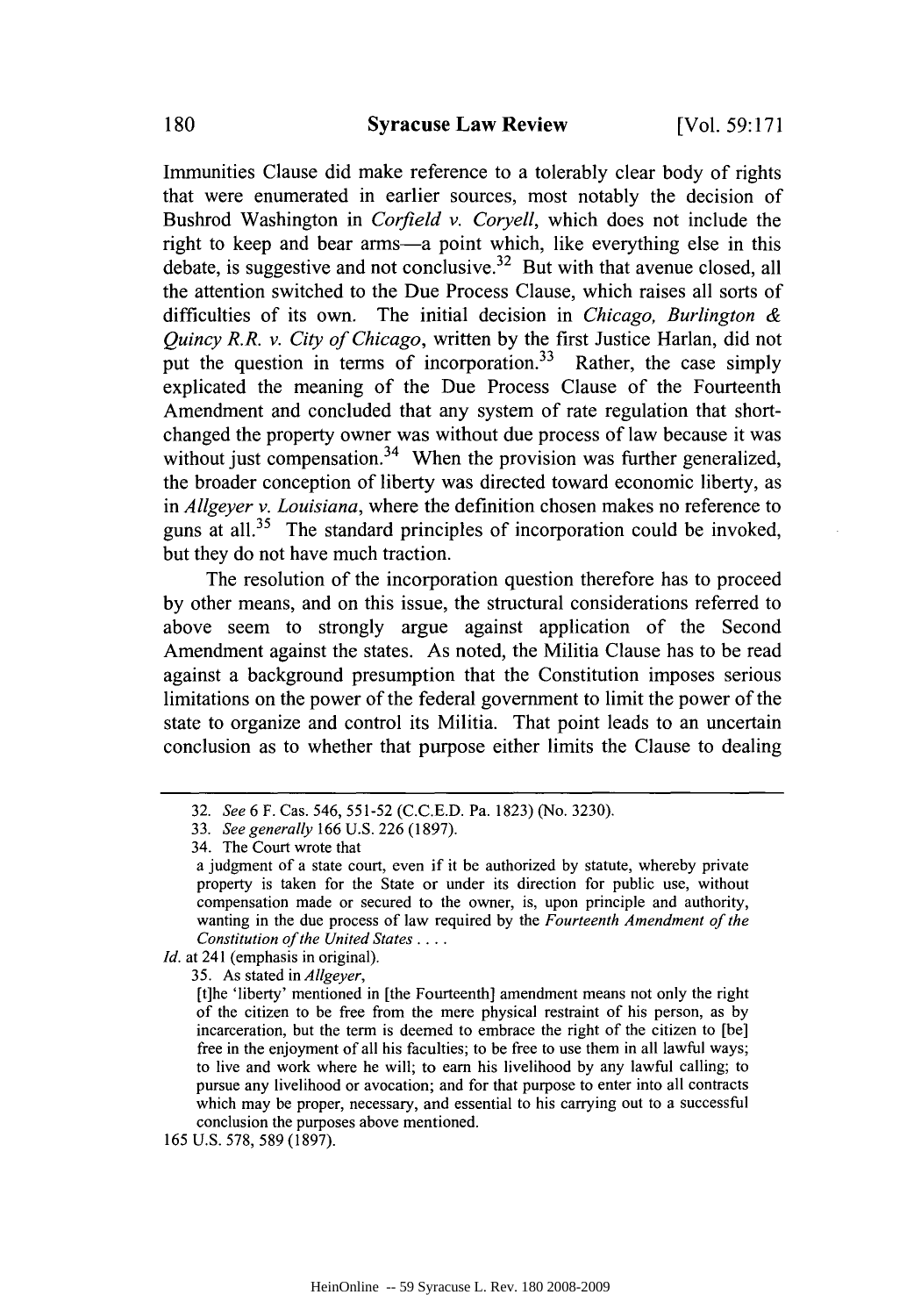with the use of arms for purposes related to the operation of the militia, or whether it cuts so widely that it keeps the federal government from regulating at all. But the provision speaks with greater clarity on the federalism side of the question. Give the Militia Clause its broadest interpretation, and it should only apply to the federal government lest it undermine the power of the states to set their own laws in ways that they think work best in relationship to the federal government and in terms of the regulation of their internal affairs. I have already indicated that there is no reason to think that the clause should apply *at all* to the District of Columbia, where no form of gun regulation could upset the balance of federal and state power. By the same logic, the absolute and categorical ban on all federal regulation of state militias, broadly construed to apply to all people, should do nothing to limit the power of states to regulate firearms in whatever fashion they see fit. If the states think that restrictions on the ability of individuals to keep and bear arms are appropriate, let them do it. After all, they are fully competent to decide whether or not their regulation of the right to keep and bear arms will diminish their capacity to run their state militias. And it is highly doubtful that any state or local official would think that efforts to regulate street crime would impair the duty of states to maintain their relative independence.

There is a second advantage of this reading, which is that it makes it unnecessary to imply at great length, but with no little clarity, the kinds of police power exceptions that must be read into the Second Amendment if it applied to the states. It is no longer necessary to ask, as did Justice Scalia, what set of implied restrictions had to be read into the Second Amendment in order to make its provisions conformable with those of the other amendments in the Bill of Rights, all of whose freedoms are subject to some police power limitations, however phrased and applied. He thus notes that:

nothing in our opinion should be taken to cast doubt on longstanding prohibitions on the possession of firearms by felons and the mentally ill, or laws forbidding the carrying of firearms in sensitive places such as schools and government buildings, or laws imposing conditions and qualifications on the commercial sale of arms. $36$ 

He then continues, "that the sorts of weapons protected were those 'in common use at the time." $3^3$  Rather, the conclusion that is more consistent with constitutional structure is that the federal government has no say on what happens at the state level at all.

<sup>36.</sup> Heller, 128 S. Ct. at 2816-17.

<sup>37.</sup> *Id.* at 2817 (citing U.S. v. Miller, 307 U.S. 174, 179 (1939)).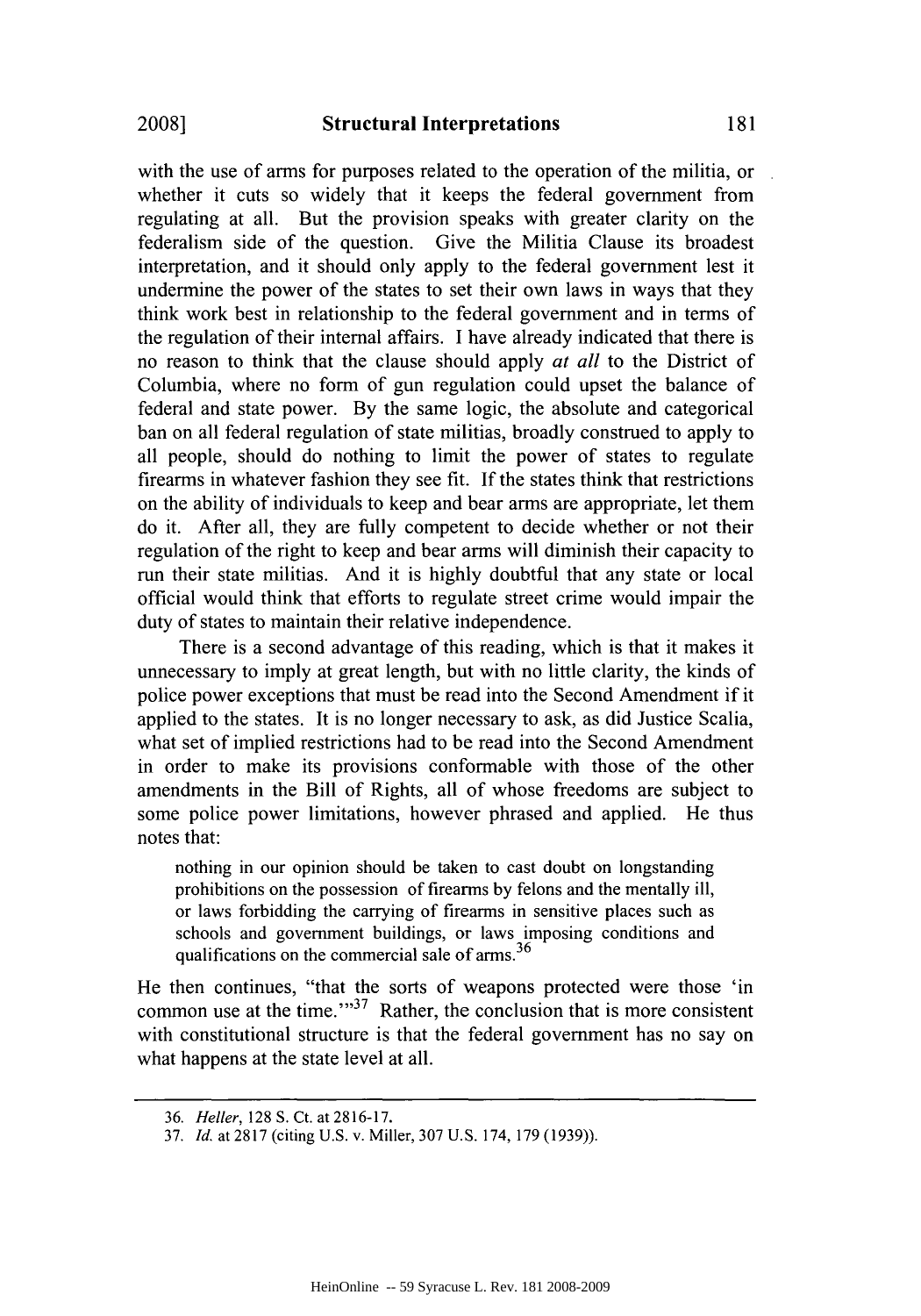The strength of that conclusion depends on whether we apply an originalist conception of the Constitution all the way down. Stated otherwise, the question of federal and state relations as it applies to the Second Amendment has to make peace with the enormous (and unjustified) expansion of the Commerce Clause that started during the Progressive Era and culminated during the New Deal.<sup>38</sup> Today of course, there is little objection to a comprehensive federal system of gun regulation. Whatever the correct interpretation of *United States v. Lopez,* it is clear that the power of the federal government to regulate guns today is not limited to their interstate sales or shipments. 39 It certainly applies to a wide range of local uses, even if it does not cover the right to carry a gun within a thousand feet of a schoolyard. 40 But the earlier conception of the Commerce Clause would necessarily treat the keeping and bearing of arms as a distinctly local function that was beyond the power of the federal government to regulate. It follows therefore that any reading of the two Militia provisions contained in Article I comprises the sole federal authority over this matter under the original constitutional design. Justice Scalia notes (on a very close question) that the power of Congress under the Militia Clause covers not just all of those persons who were in the organized Militia, but all of those eligible males who could be called up into the Militia. $41$  It follows. however, that the Congress has no alternative source of power that would allow it to impose general restrictions on the use of guns at the state level. The bottom line therefore appears to be this. The Second Amendment does not have any application to the District of Columbia, because there is a federal militia within the District. And it further follows that, at the time of the Second Amendment, Congress had no independent power to regulate the possession and use of firearms within the state, which was universally regarded as an exclusive state function.

If therefore this structural analysis is correct, *Heller* is not. The future litigation on this question, including the lawsuits that have already been filed to challenge state gun laws under *Heller,* should be dismissed on the ground that there is no plausible case for holding that any portion of the Fourteenth Amendment extends the application of the Second Amendment to the states. No one can be perfectly confident as to this or any other conclusion but it is ironic that nothing in Justice Scalia's analysis ties the application of the Second Amendment to the peculiar status of the District

<sup>38.</sup> *See generally, e.g.,* Wickard v. Filbum, 317 U.S. 111 (1942).

<sup>39.</sup> *See* 514 U.S. 549, 561-66 (1995).

<sup>40.</sup> *See id.* at 551-52, 561.

<sup>41.</sup> *Heller,* 128 S. Ct. at 2800.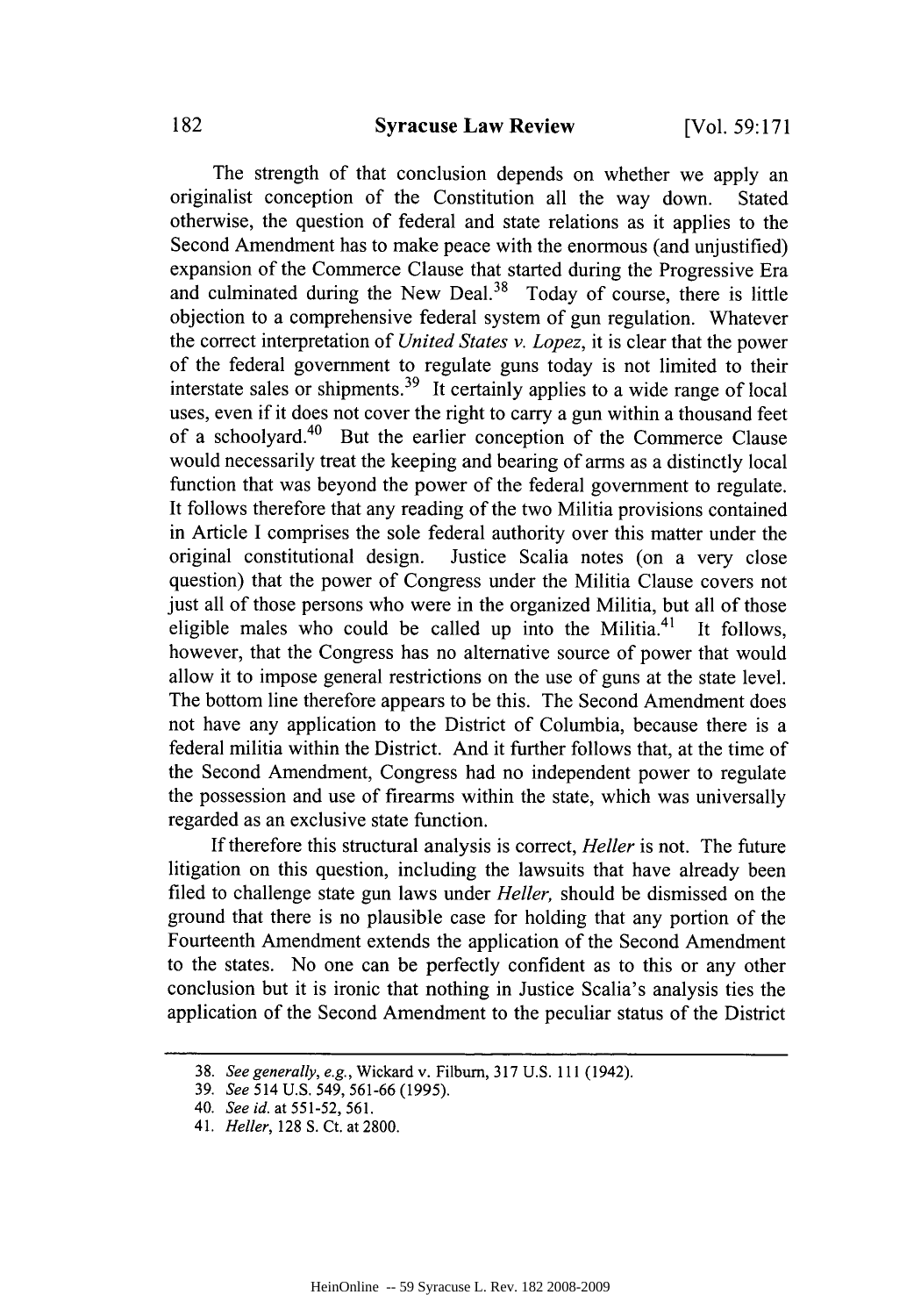of Columbia. Nor does his brief structural analysis of the Article I provisions deal with the federalism concerns.<sup>42</sup>

In making these points, I do not mean to take any position on the desirability of the state gun laws. The raging debate over whether it is more important to reduce the total number of guns, or to increase the number of guns in the hands of law-abiding citizens is a hard fought contest on which I take no position here. Before *Heller,* we could have said with some confidence this issue was one that had to be thrashed out in the states. Now the next round of litigation will deal with the incorporation issue on the one hand, and the reasonableness of various kinds of state gun regulations on the other-both constitutional dead ends. Somehow, it seems that through multiple wrong turns in the road, we have arrived at a place some 217 years after the adoption of the Bill of Rights that was not on the map of the original framers. It's business as usual.

<sup>42.</sup> *Id.* at 2802 (dealing only with the question of whether the Militia is all eligible members or those within the force).